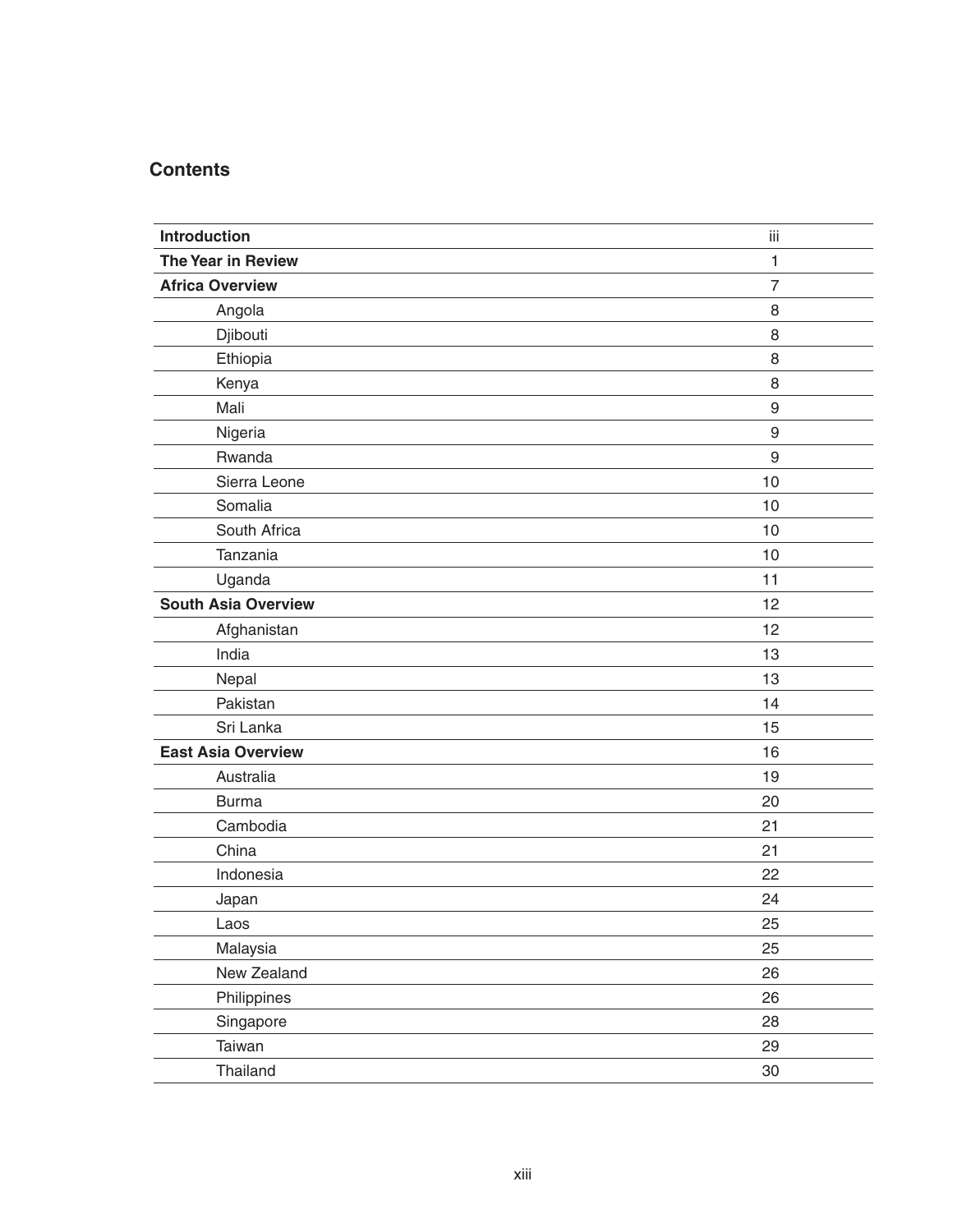| <b>Eurasia Overview</b> | 31 |
|-------------------------|----|
| Armenia                 | 31 |
| Azerbaijan              | 32 |
| Georgia                 | 33 |
| Kazakhstan              | 33 |
| Kyrgyzstan              | 34 |
| Russia                  | 35 |
| Tajikistan              | 38 |
| Turkmenistan            | 38 |
| Ukraine                 | 39 |
| Uzbekistan              | 39 |
| <b>Europe Overview</b>  | 41 |
| Albania                 | 42 |
| Belgium                 | 42 |
| Bosnia and Herzegovina  | 43 |
| <b>Bulgaria</b>         | 44 |
| Czech Republic          | 44 |
| Denmark                 | 44 |
| Estonia                 | 45 |
| Finland                 | 45 |
| France                  | 45 |
| Germany                 | 46 |
| Greece                  | 48 |
| Hungary                 | 49 |
| Iceland                 | 49 |
| Italy                   | 49 |
| Latvia                  | 50 |
| Lithuania               | 50 |
| Netherlands             | 51 |
| Norway                  | 52 |
| Poland                  | 52 |
| Romania                 | 52 |
| Slovakia                | 53 |
| Slovenia                | 53 |
| Spain                   | 53 |
| Sweden                  | 54 |
| Turkey                  | 55 |
| United Kingdom          | 56 |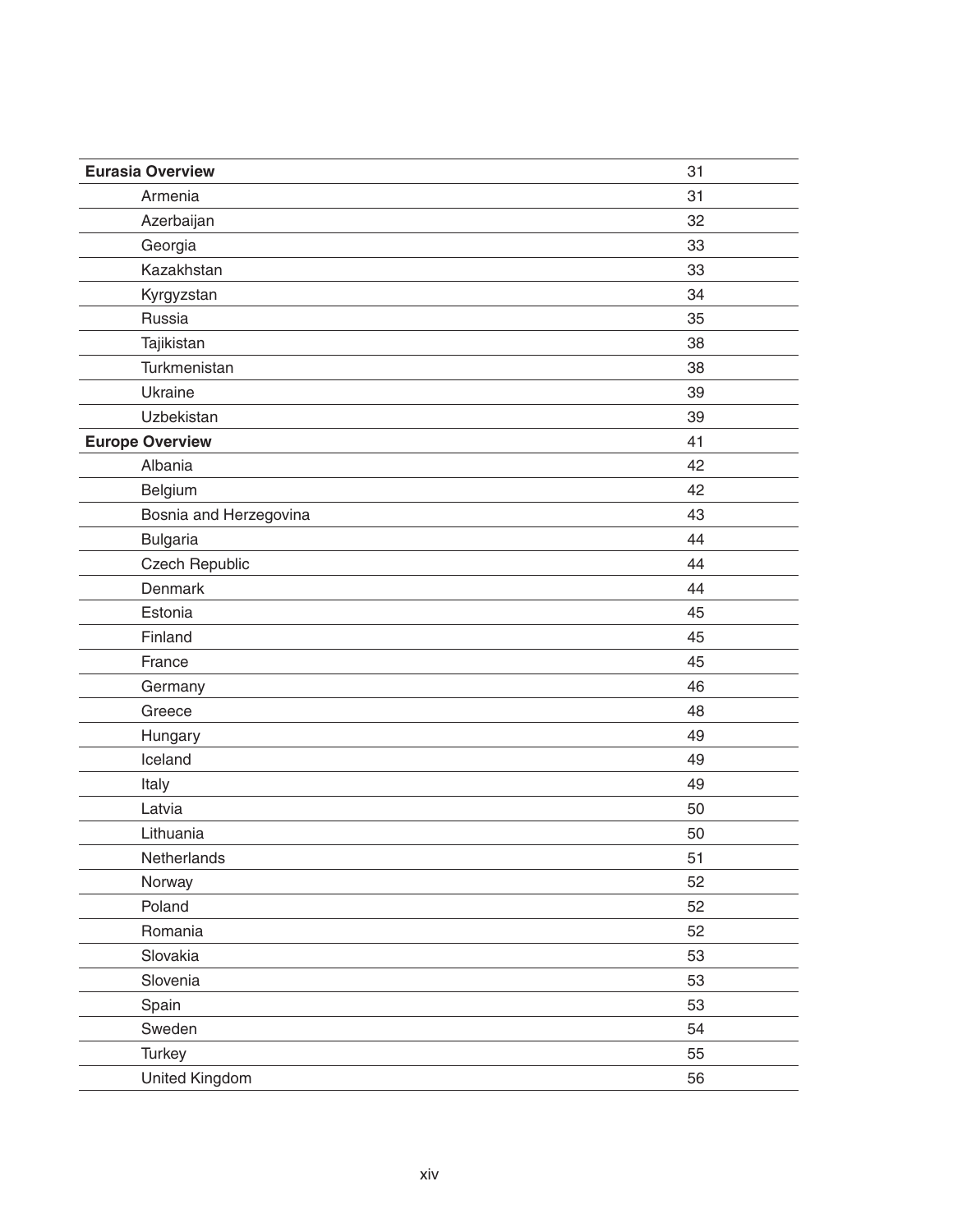| <b>Middle East Overview</b>                  | 58 |
|----------------------------------------------|----|
| Algeria                                      | 59 |
| Bahrain                                      | 59 |
| Egypt                                        | 60 |
| Israel, the West Bank, and Gaza              | 61 |
| Jordan                                       | 62 |
| Kuwait                                       | 63 |
| Lebanon                                      | 64 |
| Morocco                                      | 65 |
| Oman                                         | 66 |
| Qatar                                        | 66 |
| Saudi Arabia                                 | 67 |
| Tunisia                                      | 68 |
| <b>United Arab Emirates</b>                  | 69 |
| Yemen                                        | 69 |
| <b>Western Hemisphere Overview</b>           | 72 |
| <b>Bolivia</b>                               | 73 |
| Chile                                        | 74 |
| Colombia                                     | 75 |
| Ecuador                                      | 77 |
| Peru                                         | 77 |
| <b>Triborder Area</b>                        | 78 |
| Argentina                                    | 78 |
| <b>Brazil</b>                                | 79 |
| Paraguay                                     | 80 |
| Uruguay                                      | 81 |
| Venezuela                                    | 82 |
| North America                                | 82 |
| Canada                                       | 82 |
| Mexico                                       | 83 |
| <b>Overview of State-Sponsored Terrorism</b> | 85 |
| Cuba                                         | 86 |
| Iran                                         | 88 |
| Iraq                                         | 88 |
| Libya                                        | 91 |
| North Korea                                  | 91 |
| Sudan                                        | 92 |
| Syria                                        | 93 |